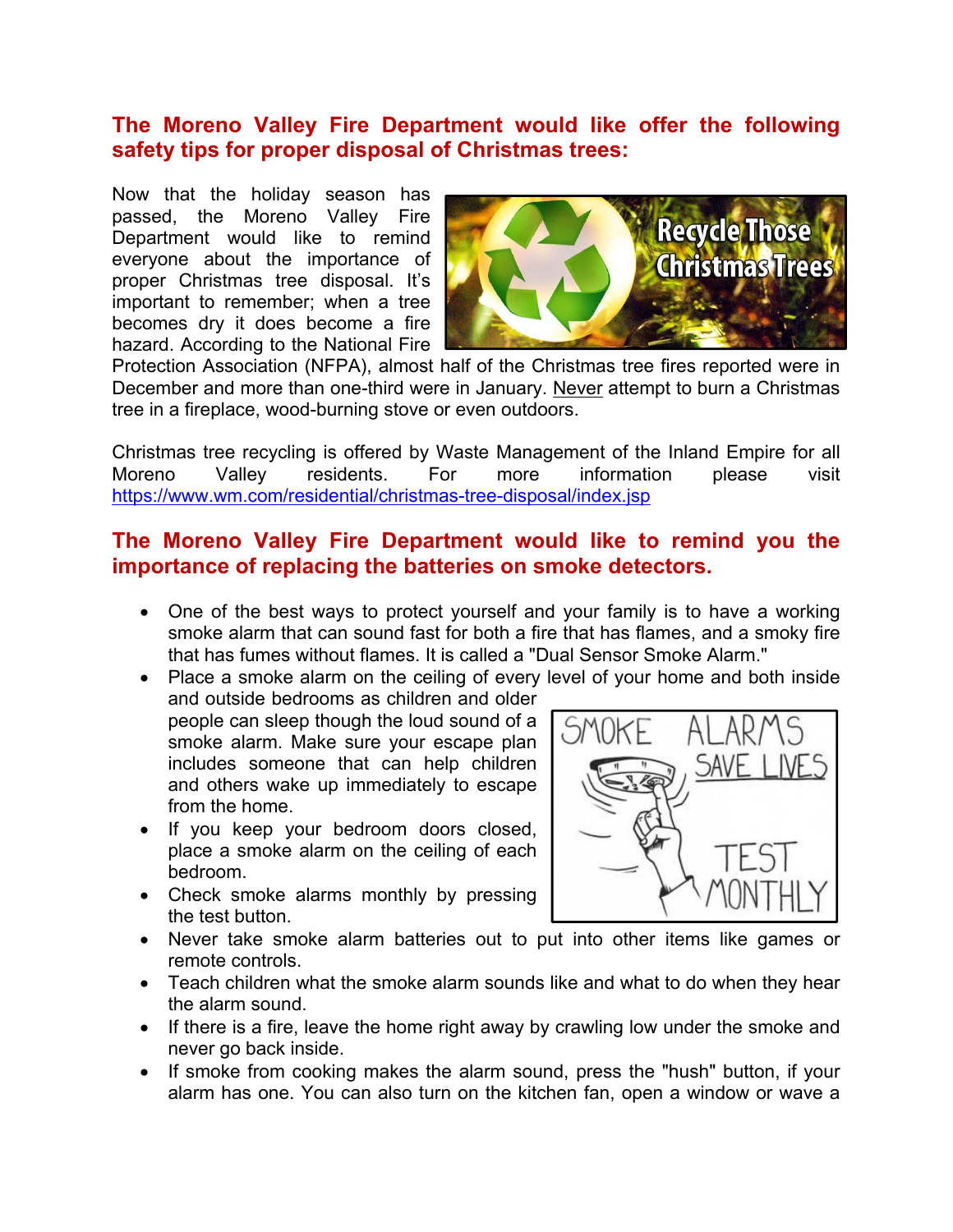towel near the alarm until it stops making the sound. Never take the battery out of the alarm.

- Most alarms need a new battery at least once a year. Some smoke alarms have batteries that last for up to 10 years. If your smoke alarm is over 10 years old, replace it with a new alarm and a new battery.
- If you rent, talk to your landlord about placing a working smoke alarm in your home. You still need to buy a new battery at least once a year for the alarm.

## **The Moreno Valley Office of Emergency Management would like to offer important flood preparedness information.**



The Office of Emergency Management would like to remind everyone floods are one of the most common hazards in Riverside County. They can cause injury, death property damage and even contaminate drinking water and cause electrical disruptions which can severely impact the City of Moreno Valley. All floods are not alike and can develop slowly over time but can also progress very quickly

in just a few minutes. Flash floods often have a dangerous wall of rapidly moving water that carries rocks, mud, debris and can sweep away anything in its path. Be aware of flood hazards no matter where you live, but especially if you live in low lying areas, near water or even near flood prone areas or intersections. Do not attempt to cross an area or intersection that appears to be flooded but rather find an alternate route of travel.

#### **Before the Flood Warning or Watch**

Be prepared to respond to flooding by taking the following actions before the rains and flooding begin:

- Assemble emergency supply kits for your home, workplace, and vehicle.
- Store a seven-day supply of food and water (at least one gallon per person, per day) in closed, clean containers.
- Obtain Sandbags
- Stage Plastic sheeting
- Teach children not to play in or near rivers, streams, or other areas of potential flooding.
- Identify safe routes from your home or work place to high, safe ground. Determine whether you can use these routes during flooding or storms. Be familiar with your geographic surroundings.